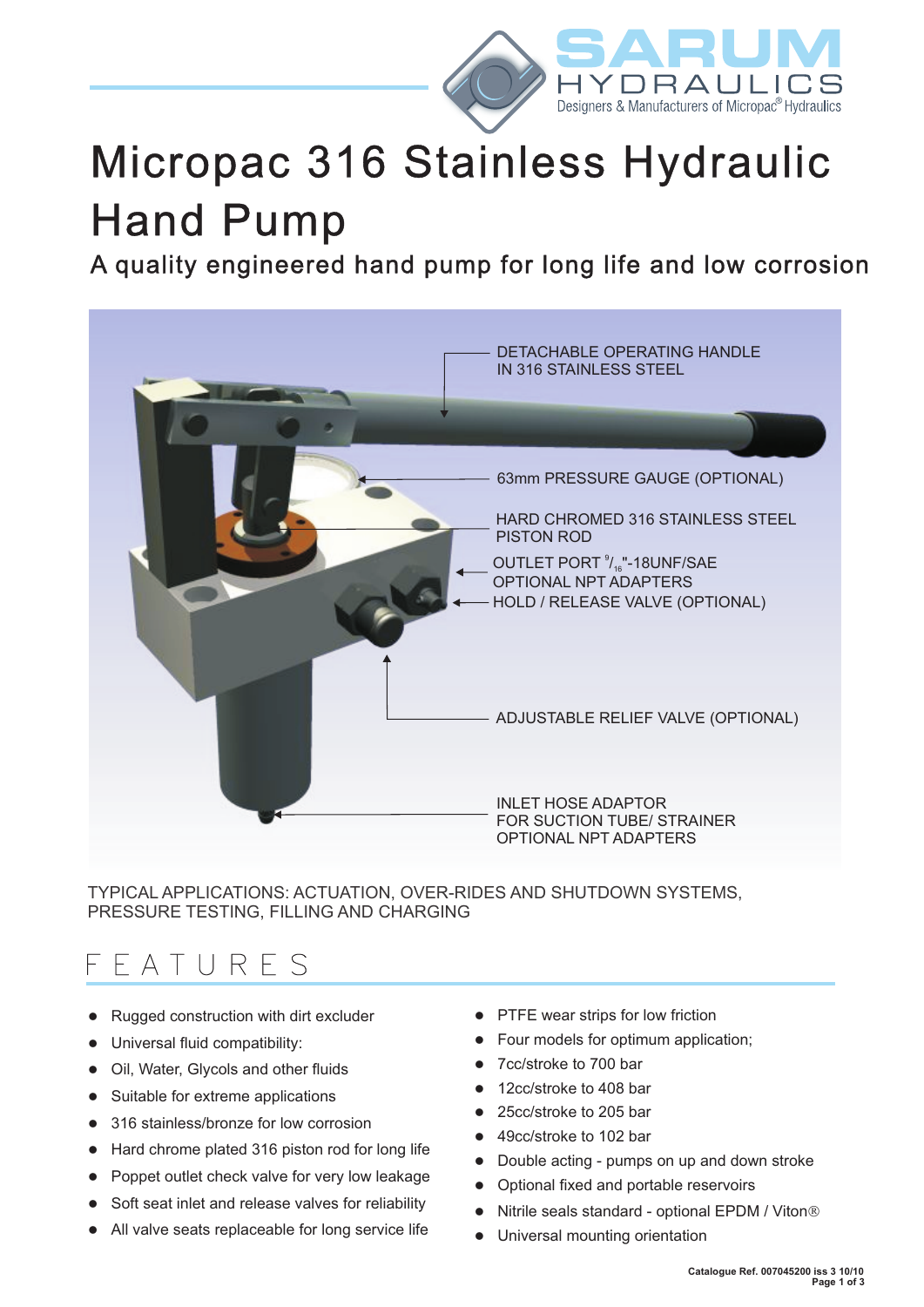# INSTALLATION & MAINTENANCE

#### **APPLICATION**

The unit provides manual hydraulic power for a range of applications and on multiple fluids including glycols and skydrol. Because of our use of soft seat and poppet valves the unit is suitable for hydraulic fluids including low viscosity types such as water- in-oil emulsions and offshore control liquids. Standard seals are nitrile rubber. Consult factory for special seal requirements for other fluids, including Viton® , EPDM and specialist aerospace/process compounds

# **MATERIALS**

The materials of construction are 316 stainless steel, CW307G bronze and small amounts of 303, 304,420, 431. Seals are PTFE, UHMWP and Nitrile

# **DISPLACEMENT**

The unit is available in four displacement / pressure ratings, 7cc/700 bar, 12cc/407 bar, 25cc/207 bar, 49cc/102 bar.

### **COMMISSIONING**

Check for leaks in the system. Set relief valve (if required). Operate hand pump and pressurise to maximum pressure.

# . DIMENSIONS

# **CONNECTIONS**

The unit has a 9/16 UNF SAE female thread on the outlet port, fitted with a 1/4 BSP male coned outlet adapter. Make a connection to this with an appropriate adaptor or fitting. Where applicable, the auxiliary port will be plugged or fitted with the appropriate pressure gauge.

The gauge port is G1/4(BS2779) flat bottom.

The inlet hose tail suits 9.52mm flexible tube. We supply an inlet strainer/tube, a gasket and mounting screws with the unit. 3/8 NPT female adapters are an option.

## **MAINTENANCE**

The inlet and outlet check valves are easily serviced and use replaceable seats. Service kits are available comprising all seals, seats balls and springs.

### **SAFETY**

This pump is a component forming part of a hydraulic pressure system. The system should be designed , operated and maintained in accordance with statutory requirements and other relevant instructions.



We are long established ISO 9001 designer and manufacturer of hydraulic equipment. Full details of other products in our range are available from:

# **Sarum Hydraulics Limited P.O. Box 48, Salisbury, Wiltshire SP1 3YB, United Kingdom Tel: 44(0)1722 328388 Fax: 44(0)1722 414307 email:pumpsales@sarum-hydraulics.co.uk www.sarum-hydraulics.co.uk**

**We invest heavily and continuously in product development.**

**Specifications are therefore liable to change without prior notification.**

Ò**Micropac is a Registered Trade Mark of Sarum Hydraulics**